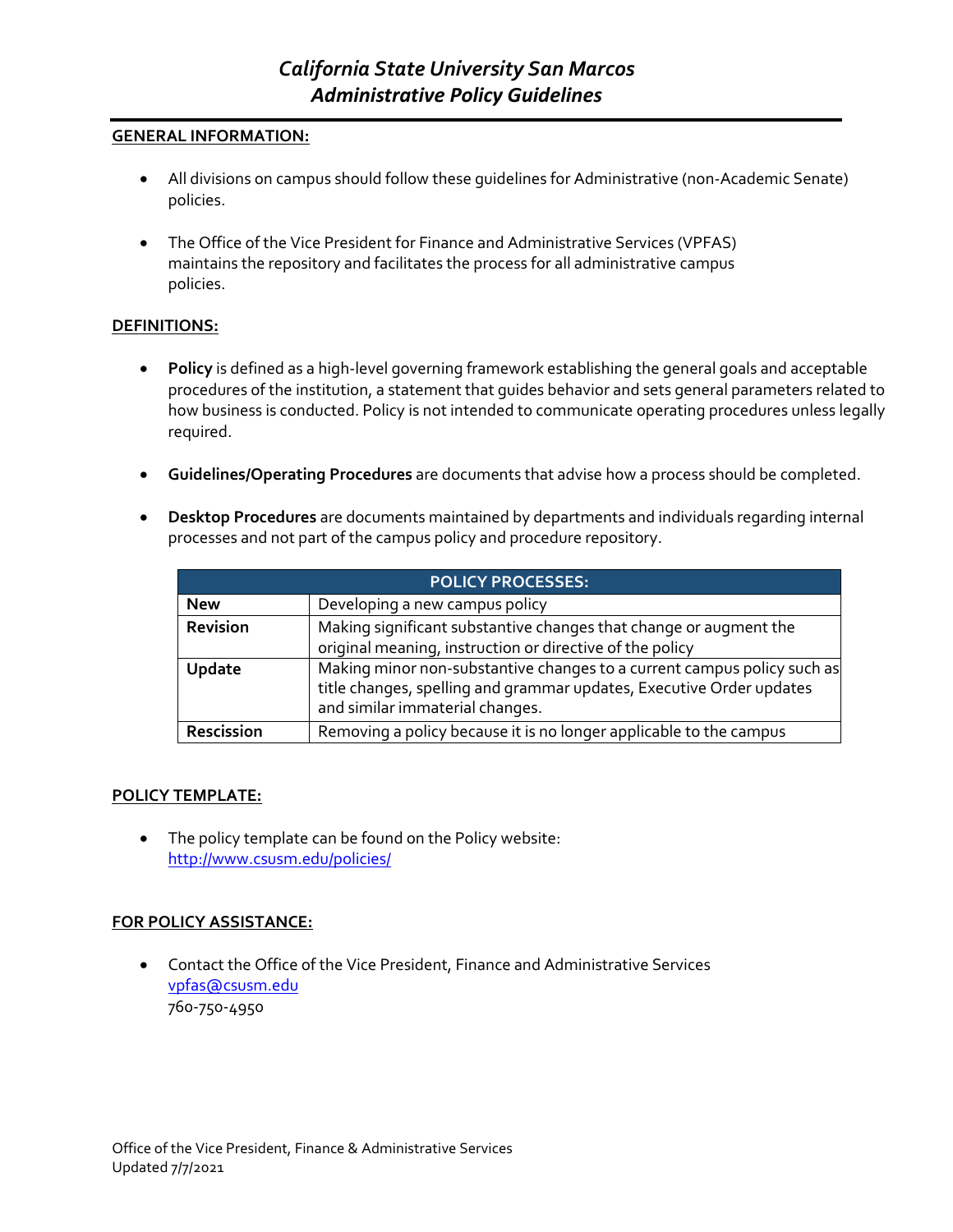**New:** Developing a new campus policy

**Revision:** Marking significant substantive changes that change or augment the original meaning, instruction or directive of the policy

| STEP:          | <b>RESPONSIBLE PARTY:</b>             | <b>ACTION:</b>                                                                                                                                                                                             |
|----------------|---------------------------------------|------------------------------------------------------------------------------------------------------------------------------------------------------------------------------------------------------------|
| 1              | Initiator                             | Identifies the need to create a new policy or revise an existing<br>policy and requests approval from the appropriate<br>PAT Member.                                                                       |
| $\overline{2}$ | <b>PAT Member</b>                     | Authorizes request to proceed in drafting the policy.                                                                                                                                                      |
| 3              | Initiator                             | Consults with the Office of the VPFAS Policy Administrator to<br>discuss policy impact and next steps.                                                                                                     |
| 4              | Initiator                             | Drafts the policy (utilizing the Administrative policy template),<br>consulting with the appropriate stakeholders (including PAT<br>Member) and sends the final draft to the VPFAS Policy<br>Administrator |
|                |                                       | Emails policy to Policy Administrator, cc'ing PAT Member,<br>indicating PAT Member approval of the policy and stakeholder<br>input.                                                                        |
|                | Policy Administrator                  | Consults with the Office of Human Resources regarding union<br>notice.                                                                                                                                     |
|                |                                       | If the policy impacts students, the Vice President for Student                                                                                                                                             |
| 5              |                                       | Affairs shall be consulted to determine who to include in the                                                                                                                                              |
|                |                                       | review process.                                                                                                                                                                                            |
|                | <b>PAT Member</b>                     | Distributes the policy to the President's Administrative Team (PAT)<br>for review using Adobe Sign. CC's Policy Administrator.                                                                             |
| 6              |                                       | Provides a two-week review period for review and feedback.                                                                                                                                                 |
| $\overline{7}$ | <b>PAT Members</b>                    | Reviews and provides feedback. PAT may review and/or forward to<br>additional stakeholder/designees.                                                                                                       |
| 8              | Policy Administrator and<br>Initiator | If applicable, reviews feedback and make necessary adjustments.<br>A follow-up PAT review may be required if material revisions are<br>required.                                                           |
|                |                                       | IF APPROVED, when applicable, forwards the approved                                                                                                                                                        |
|                | Policy Administrator                  | policy to the Office of Human Resources to forward onto the<br>OGC and the CSU Office of Labor Relations.                                                                                                  |
| 9              |                                       | IF NOT APPROVED, notifies the initiator and discusses next steps                                                                                                                                           |
| 10             | Office of Human<br>Resources          | If applicable, notifies the Policy Administrator after the meet and<br>confer process of the result.                                                                                                       |
| 11             | <b>VPFAS</b>                          | IF APPROVED, Posts the policy on the website and communicates<br>through campus communications and targeted communication, as<br>necessary.                                                                |
| 12             | <b>VPFAS</b>                          | Announces the new or revised policy to the campus via campus<br>wide announcements email.                                                                                                                  |